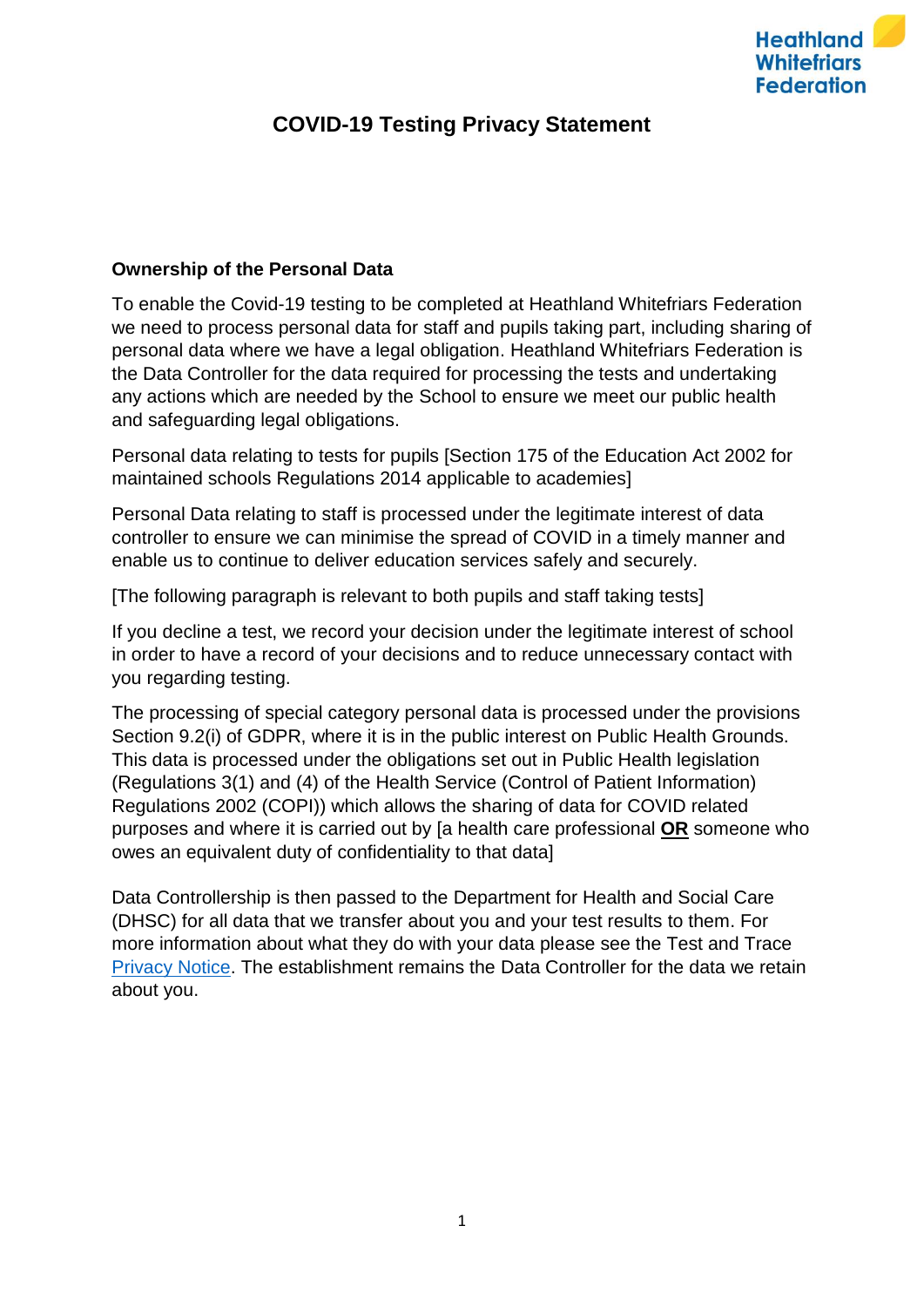

# **Personal Data involved in the process**

We use the following information to help us manage and process the tests:

- Name
- Date of birth (and year group)
- Gender
- Ethnicity
- Home postcode
- Email address
- Mobile number
- Unique barcode assigned to each individual test and which will become the primary reference number for the tests
- Test result
- Parent/guardians contact details (if required)

We will only use information that is collected directly from you specifically for the purpose of the tests, even if you have previously provided us with this information.

# **How we store your personal information**

The information will only be stored securely on local spreadsheets in school/college whilst it is needed. It will also be entered directly onto DHSC digital services for the NHS Test and Trace purposes. Schools/colleges will not have access to the information on the digital service once it has been entered.

## **Processing of Personal Data Relating to Positive test results**

The member of staff, pupil, student or parent (depending on contact details provided) will be informed of the result by the school/college and advised how to book a confirmatory test.

We will use this information to enact their own COVID isolation processes without telling anyone who it is that has received the positive test.

The information will be transferred to DHSC, who will share this with the NHS, GPs. PHE and the Local Government will use this information for wider test and trace activities as well as statistical and research purposes.

This information is processed and shared under obligations set out in Public Health legislation under Regulations 3(1) and (4) of the Health Service (Control of Patient Information) Regulations 2002 (COPI) which allows the sharing of data for COVID related purposes.

This information will be kept by the school/college for up to 14 days and by the NHS for 8 years.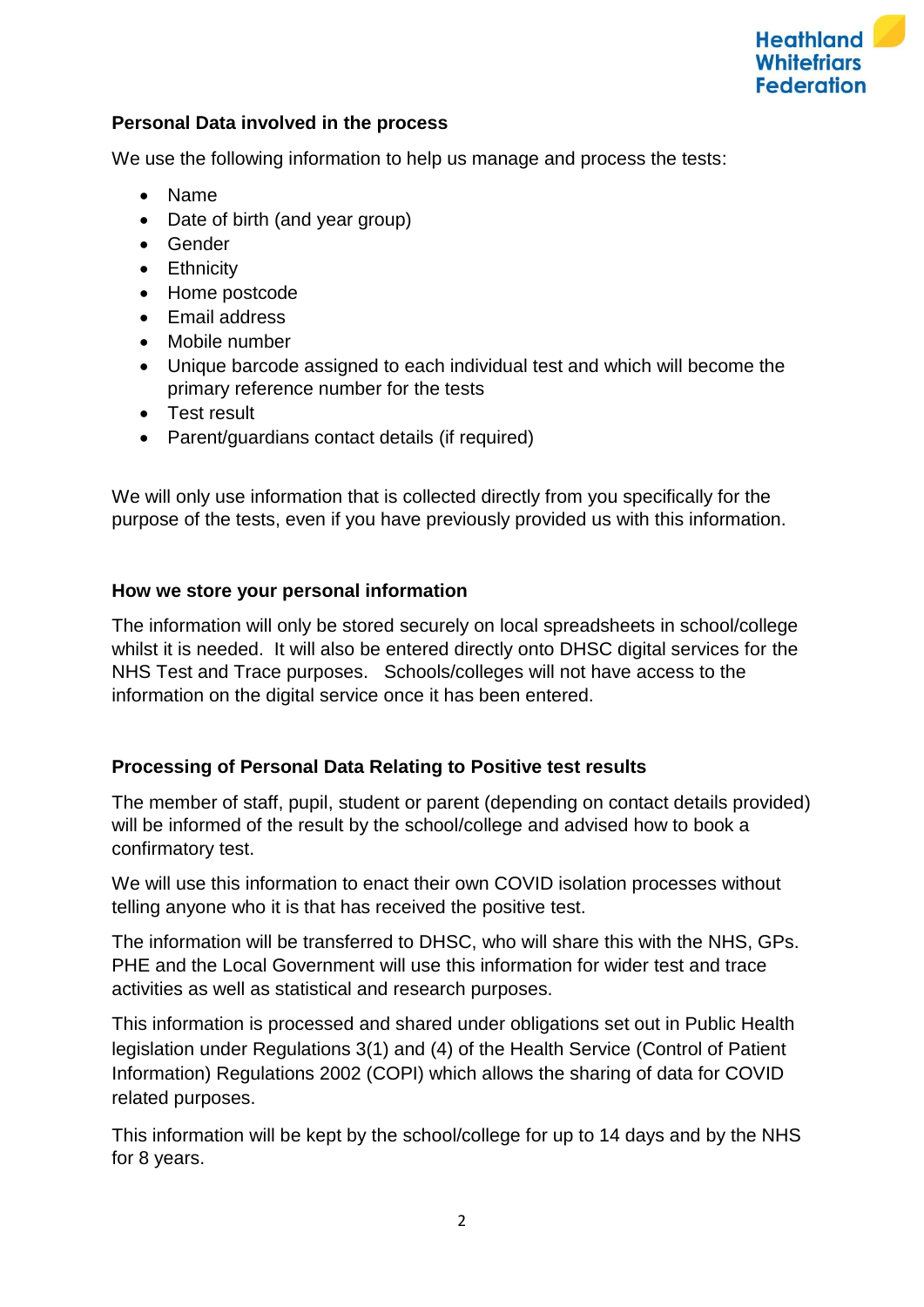

# **Processing of Personal Data Relating to Negative test results**

We will record a negative result and the information transferred to DHSC, NHS. PHE and the Local Government who will use the information for statistical and research purposes.

This information is processed and shared under obligations set out in Public Health legislation under Regulations 3(1) and (4) of the Health Service (Control of Patient Information) Regulations 2002 (COPI) which allows the sharing of data for COVID related purposes.

This information will be kept by the school/college for up to 14 days and by the NHS for 8 years.

# **Processing of Personal Data relating to declining a test**

We will record that you have declined to participate in a test and this information will not be shared with anyone.

# **Data Sharing Partners**

The personal data associated with test results will be shared with

- DHSC, NHS, PHE to ensure that they can undertake the necessary Test and Trace activities and to conduct research and compile statistic about Coronavirus.
- Your GP to maintain your medical records and to offer support and guidance as necessary
- Local Government to undertake local public health duties and to record and analyse local spreads.

## **Your Rights**

Under data protection law, you have rights including:

**Your right of access** - You have the right to ask us for copies of your personal information.

**Your right to rectification** - You have the right to ask us to rectify personal information you think is inaccurate. You also have the right to ask us to complete information you think is incomplete.